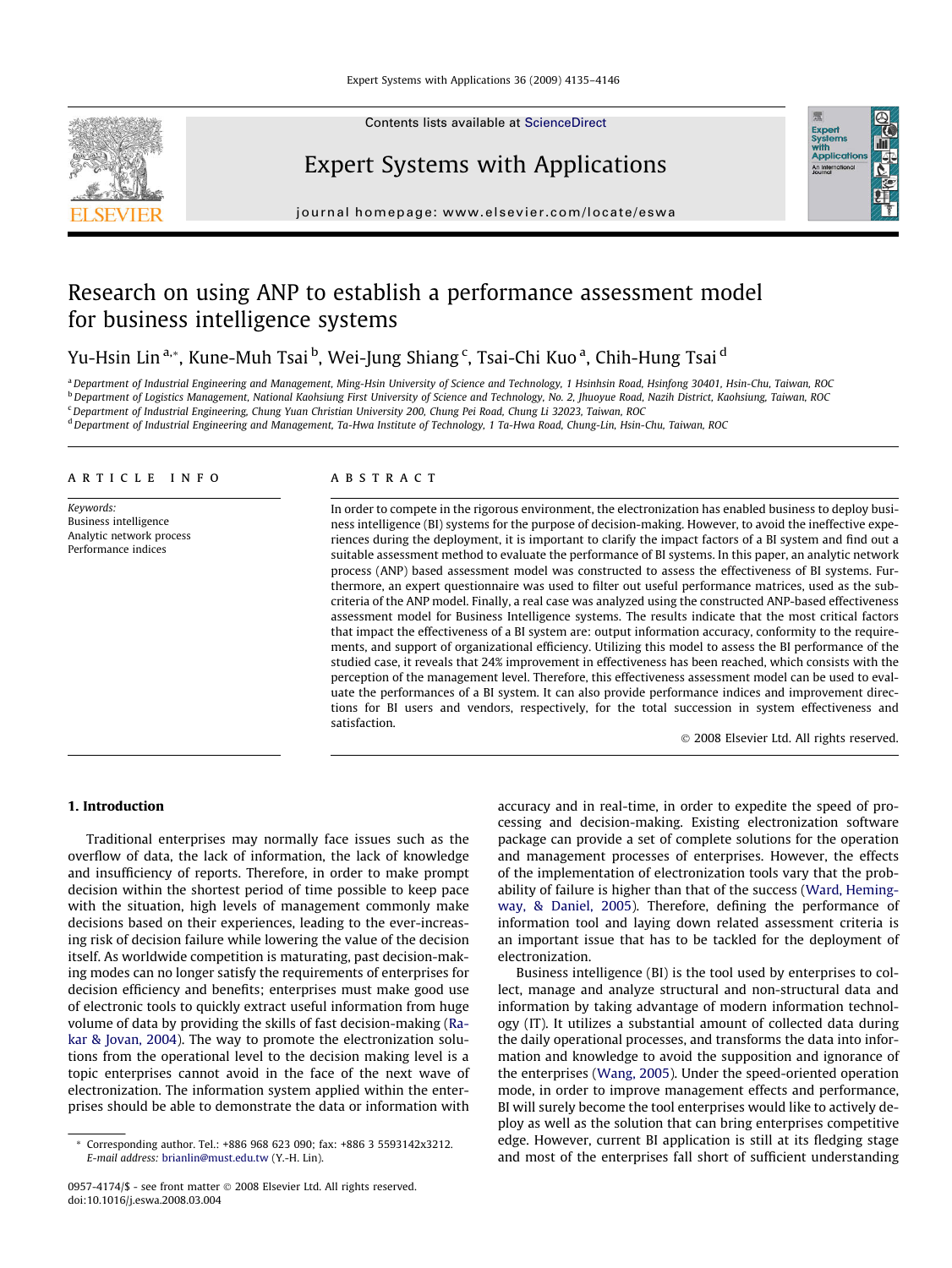towards BI [\(Wang, 2005](#page--1-0)); currently, research on conducting performance evaluation for the implementation of BI system is scarce, not to mention the analysis of on-line performance. Beside that, managers usually have to measure all the pros and cons to achieve a balance in assessing the performances of BI/IT systems. Different end users and IT people adopt different performance measurement criteria. Therefore, it is a significant issue to implement across-theboard considerations to incorporate different viewpoints and perspectives from manifold experts in BI development and usage into the choice for assessing BI performance effectiveness.

In order to lower the failure risk after implementation, it is necessary to conduct in-depth discussion for the aforementioned issue. Therefore, this research starts by analyzing BI benefits, takes advantage of analytic network process (ANP) to discuss BI effectiveness and related performance assessment indications. The results thus provide enterprises that are interested in deploying BI systems with a consistent and effective assessment model for future BI implementation while serving as a direction of future improvement and enhancement for BI software suppliers and consulting companies.

The remainder of this paper is organized as follows. Section 2 presents the related studies regarding to this research. Then, the research theory and method is presented in Section [3.](#page--1-0) Section [4](#page--1-0) demonstrates the proposed architecture for assessing the performance of BI systems. An empirical research and related analysis is illustrated in Section [5.](#page--1-0) Then a case study on a global supplier of computer peripherals is described in Section [6,](#page--1-0) and the summary and conclusions are drawn finally.

#### 2. Information systems

With the demands for information technology, application software and enterprise information tactics constantly are enhanced and expanded. The deployment of SCM, ERP, CRM systems, etc. has become mature, and the growth of business intelligence information system will become a new direction for enterprises' electronization construction ([Chung, Lee, & Pearn, 2005\)](#page--1-0).

#### 2.1. Business intelligence

Starting from the use of initial data storage devices, enterprises have continued innovating and creating new system modes, in a pursuit of higher operation efficiency. After the development of relational database, the development of business intelligence is then underway. Currently, there are multiple software suppliers and specialty consulting companies conducting even more logic planning and enhancement for the function and applicability of BI systems, e.g. tools assisting enterprises in decision-making such as data warehouse and real-time analysis. Hence, commercial logic thinking is still being innovated and developed and through such processes, systematic enterprise operation mode is expected to be created to enhance the competitive edge of enterprises.

The application of business intelligence is the process through which enterprises take advantages of modern information technology to collect, manage and analyze structural or non-structural data. In order words, through the extraction, integration and analysis of data, technology and commercial processing procedures in the decision-making are supported ([Wang, 2005](#page--1-0)). Problems and a huge amount of data of enterprises are input into data mining systems for data analysis so that decision makers can obtain useful information promptly for making correct judgment; that is, in regard to enterprise operating contents, abilities of fast understanding and deducing are provided, and thus enhancing the quality of decision-making and improving performance and expediting processing speed [\(Back, 2002\)](#page--1-0). Business intelligence is an analysis mechanism by which automated decision-making regarding business status, sales analysis, customer demand, product preference, etc. is provided for enterprises through large database system analysis as well as mathematical, statistical, artificial intelligence, data mining and on-line analysis processing (OLAP) [\(Berson & Smith,](#page--1-0) [1997; Thomsen, 2002\)](#page--1-0). [Eckerson Wayne \(2005\)](#page--1-0) held that BI must be able to provide the following tools: production reporting tools, end-user query and reporting tools, on-line analysis processing, dashboard/scorecard tools, data mining tools, planning and modeling tools.

BI is not only a tool reflecting issues, but also the management of transferring internal messages in the enterprise environment ([Eckerson Wayne, 2005\)](#page--1-0). Therefore, apart from substantial IT support, sound and proper planning abilities are needed when constructing BI working environment, for example, ensuring the delivery and implementation of BI projects; ability of acquiring standardized data elements and changing process to ensure the quality of data acquired, integrating all strategic objectives within the organization, and designing strategic map and transmitting important corporate value. Therefore, BI covers a wide range of tools and broad scope, and among the commonly mentioned important applications are data warehouse, data mining, OLAP, decision support system (DSS), balance scorecard (BSC), etc. All in all, the purpose of BI is to provide users with the best possible assistance in the process of decision-making. Apart from delivering the right information to right person during the right time [\(Back,](#page--1-0) [2002; Eckerson Wayne, 2005\)](#page--1-0), at the BI planning, implementing and go-live stages, enterprise operation contents and business objectives must be understood in order to properly plan related performance measurement indices and ensure the correctness and validity of the information provided by BI.

#### 2.2. Performance measurement indices of information system

Effectively assessing the efficiency of an information system is the key element in the successful implementation of the system. Assessing the performances of an information system means if the information system can be accepted by users, and if users' work-related needs can be met and the objective at the initial implementation can be achieved. As to how to assess the efficiency of information system, roughly it can be classified into the assessment of system satisfaction and the assessment of effectiveness. Among the assessments of system satisfaction are contents correctness ([Doll & Torzadeh, 1988; Ives, Olson, & Baroudi, 1983\)](#page--1-0), resilience of the format ([Doll & Torzadeh, 1988\)](#page--1-0), easiness of the operation ([Doll & Torzadeh, 1988; Tan & Lo, 1990\)](#page--1-0), real-time nature ([Doll & Torzadeh, 1988](#page--1-0)), integrity of the output [\(Doll & Tor](#page--1-0)[zadeh, 1988\)](#page--1-0), credibility of the output [\(Ives et al., 1983\)](#page--1-0), integration and safety of the system [\(Tan & Lo, 1990](#page--1-0)). [Wildemann](#page--1-0) [\(1987\)](#page--1-0) indicated that the success of the information system should be considered from both aspects of the success of project management and the efficiency of software execution at the time of system implementation. If a business intelligence system can be successfully implemented, it can play its due role in four aspects, namely, assisting in understanding business status, measuring organization performance, improving stakeholder relationship, and creating profitable opportunities ([Wang, 2005](#page--1-0)).

To prevent inefficiency of an information system after the introduction from appearing again, assessing the effectiveness of a BI system is an important issue and must be carefully planned. It can serve as the criteria for BI system selection and implementation. However, current research has not yet pointed out the effectiveness and its assessment methods after BI system actually goes online. Therefore, through literature discussion, this research summed up 40 criteria of evaluating information system performances. Proper key criteria are then picked out through experts' questionnaires as the major basis for constructing BI